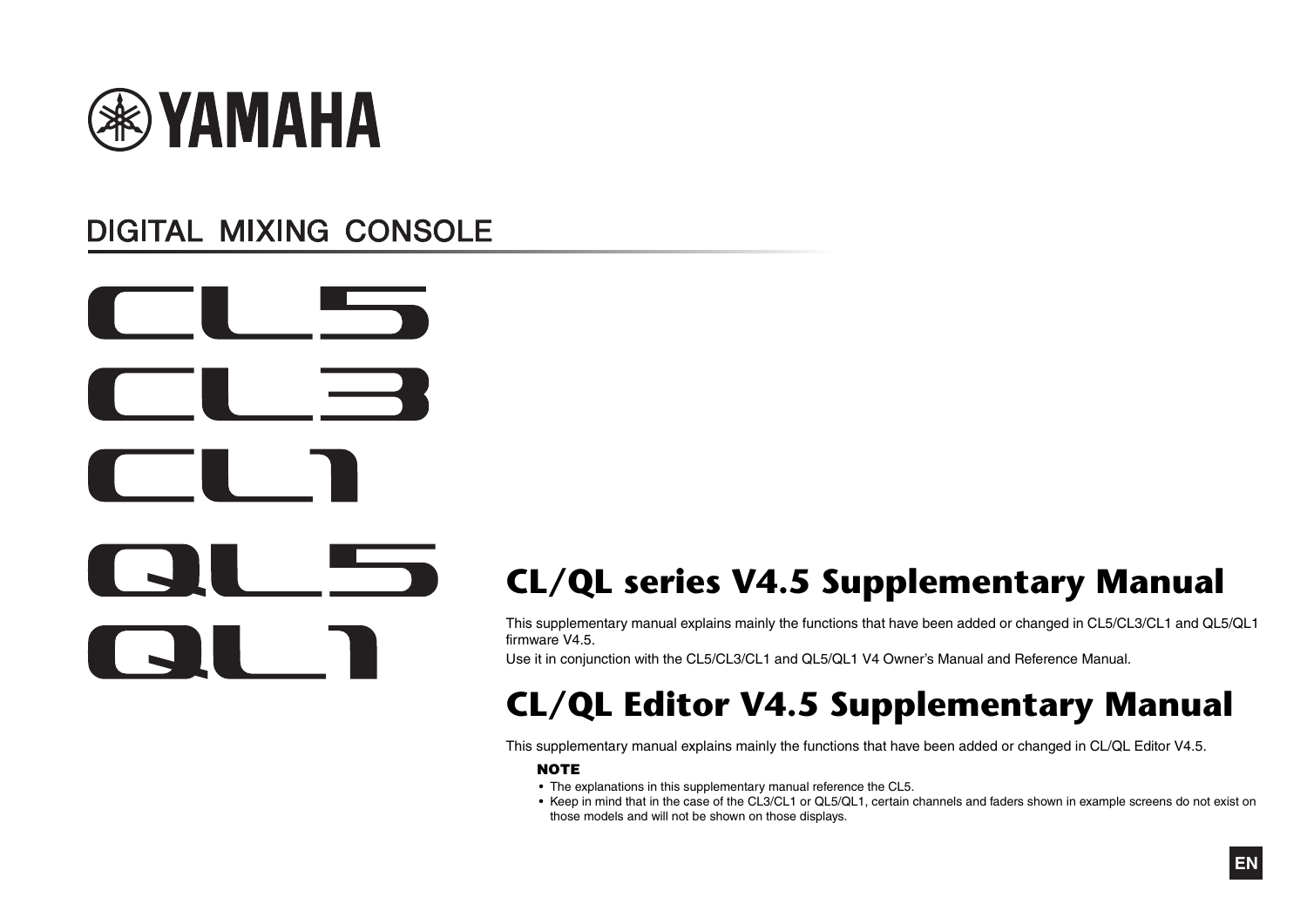# **Contents**

#### **Information**

This product uses open source software.

For information about the license, refer to \*\*\* (product name) \_OSSLicense\_e.pdf, which is included in the downloaded file.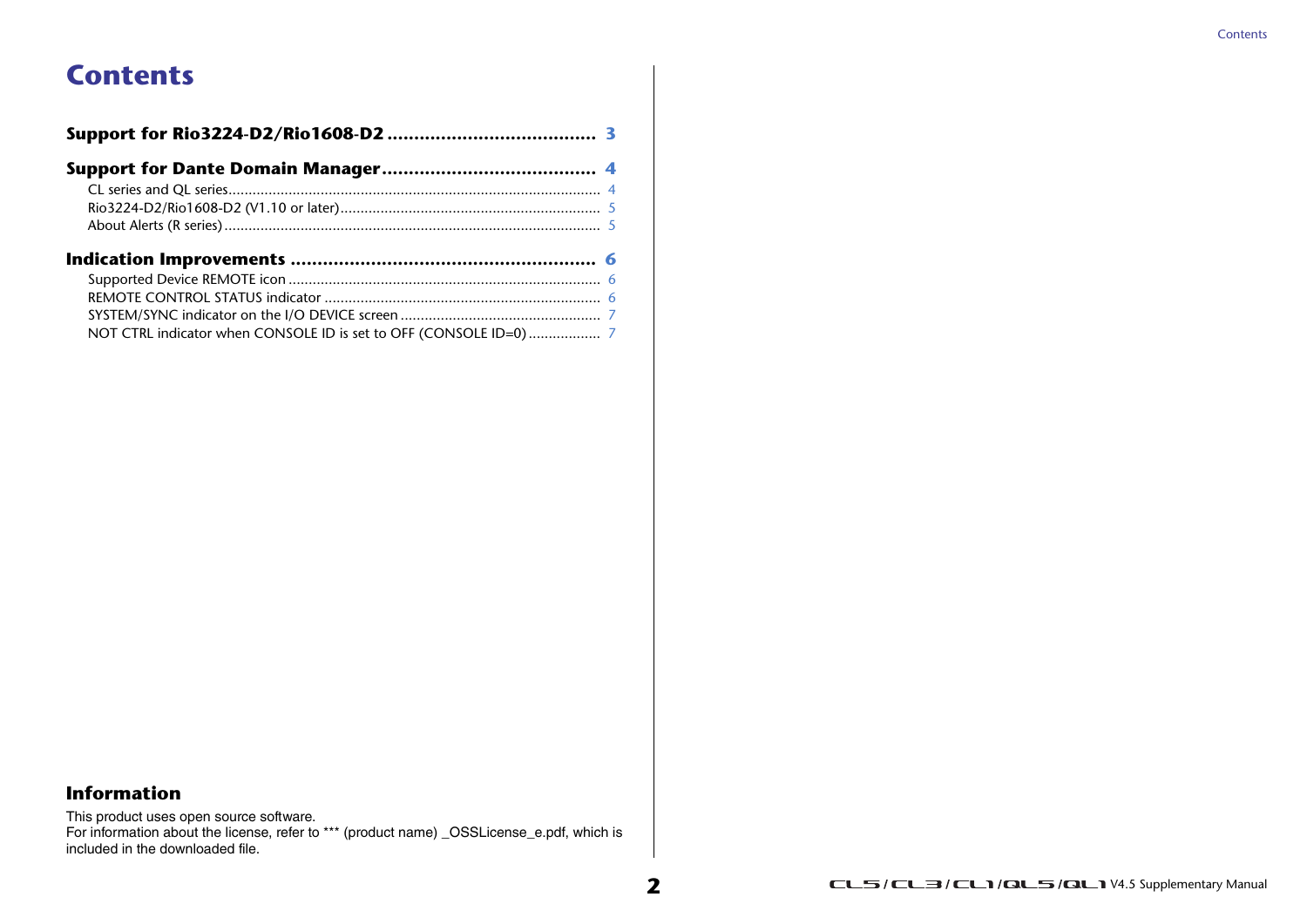# <span id="page-2-0"></span>**Support for Rio3224-D2/Rio1608-D2**

Now supports the Rio3224-D2 and the Rio1608-D2 as remote controllable devices.



### **I/O page**



#### 1 **REMOTE ONLY button**

Set this button to ON to disable panel operation of the Rio3224-D2/Rio1608-D2 unit, making only remote controls available. The operation (selecting ON or OFF) of the REMOTE ONLY button is available only from a console the WITH RECALL button set to ON in the REMOTE HA SELECT screen.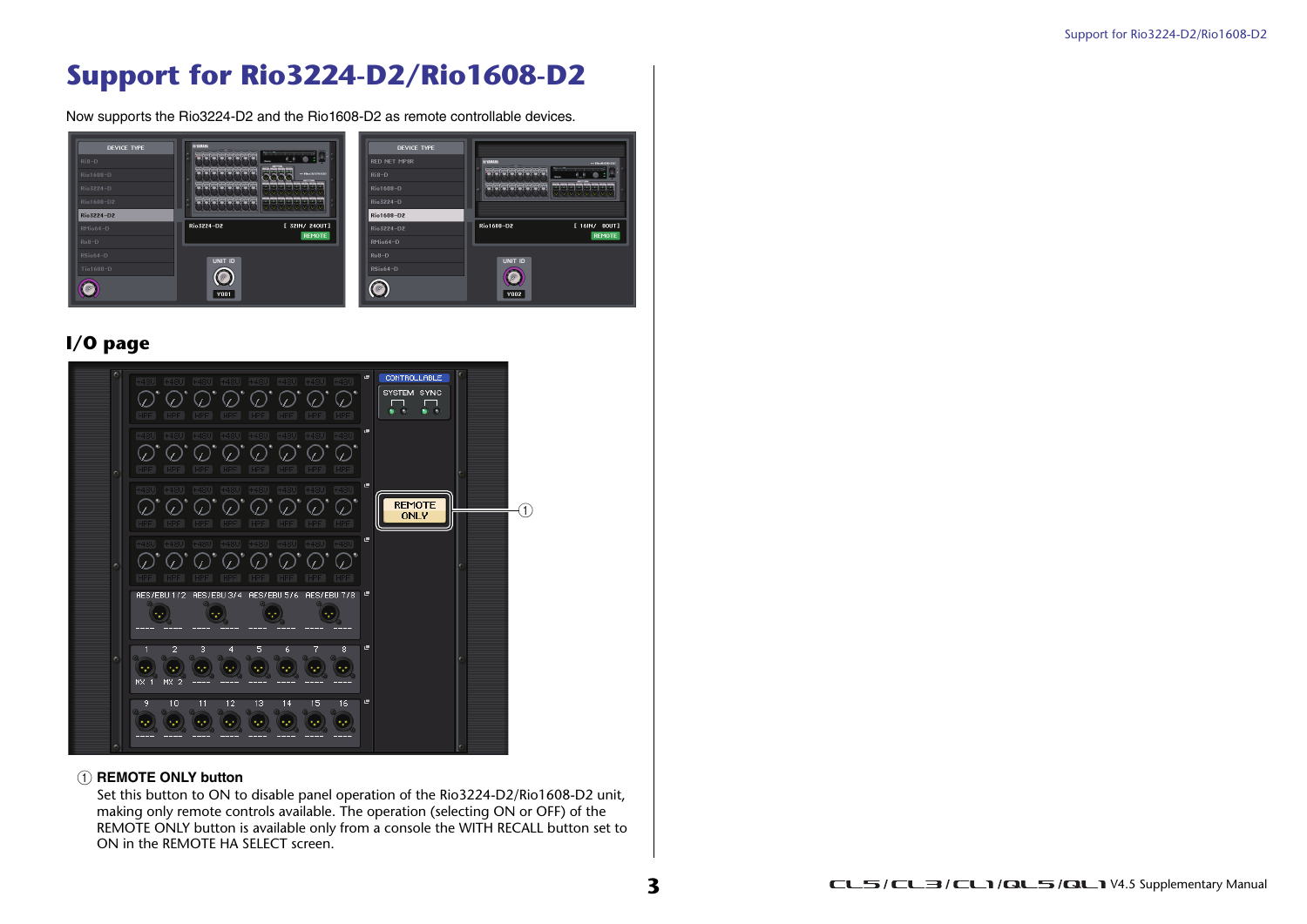# <span id="page-3-0"></span>**Support for Dante Domain Manager**

Now supports the Dante Domain Manager (DDM).

## <span id="page-3-1"></span>**CL series and QL series**

When a DDM server exists in the network, or when enrolling a domain, the DANTE DOMAIN MANAGER section is shown at the top of the DANTE SETUP screen.



#### 1 **STATE**

Displays the status of domain participation.

- Domain: Domain is enrolled
- Disconnected: Domain is enrolled without connecting to the DDM server
- Unmanaged: Domain is not enrolled

#### 2 **LOCAL**

Displays the access status of the Dante settings (including the DANTE PATCH settings) on the current operating unit.

- Read Write: Editing is available
- Read Only: Editing is disabled

#### 3 **REMOTE**

Displays the access status of the Dante settings of the external Dante devices.

- Operator: Editing is available
- Guest: Reading is available, editing is disabled
- None: Reading and editing are disabled

The display changes depending on the REMOTE settings.

• I/O DEVICE screen

| #1<br>HA 1 | #1 HA1    |
|------------|-----------|
| Rio3224-D  | Rio3224-D |
| GUEST      | NONE      |

• DANTE PATCH screen, DANTE SETUP DEVICE MOUNT screen

| NONE |
|------|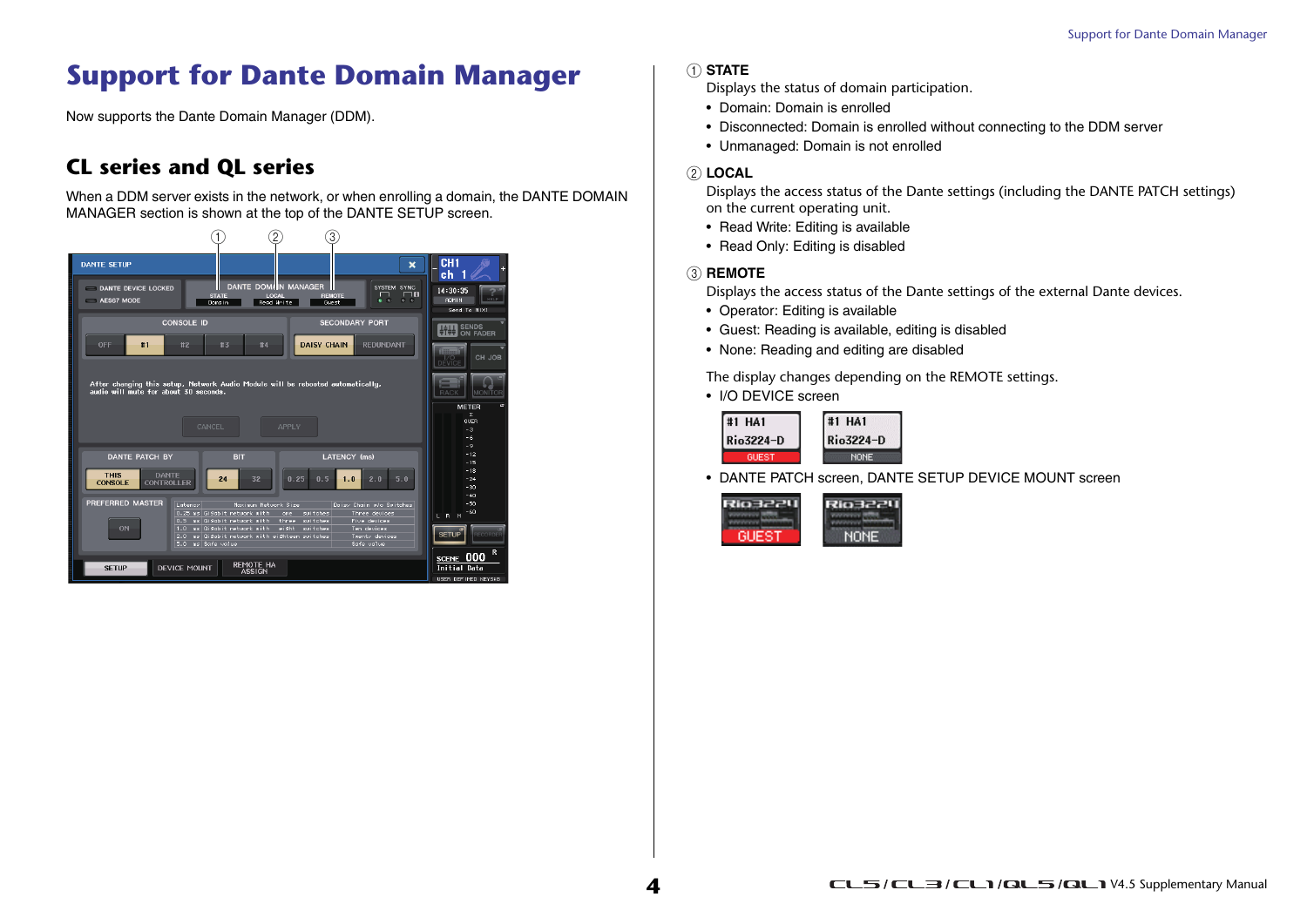### <span id="page-4-0"></span>**Rio3224-D2/Rio1608-D2 (V1.10 or later)**

Firmware V1.10 or later is required for Rio3224-D2/Rio1608-D2 to enroll a domain with DDM.

#### **INFORMATION – REPORT screen**

#### **Enrolling a domain**

DDM\_CONNECT\_STATE = CONNECTED<br>DDM\_DOMAIN\_KIND = DOMAIN<br>DDM\_LOCAL\_ACCESS = READ\_ONLY<br>DDM\_LOCAL\_ACCESS = READ\_ONLY<br>DDM\_REMOTE\_ACCESS = NONE<br>DDM\_REMOTE\_ACCESS = NONE

\* Local Access = Read Only, Remote Access = None

#### **No DDM server**

```
DDM_CONNECT_STATE = DISCONNECTED<br>DDM_DOMAIN_KIND = DOMAIN<br>DDM_DOMAIN_UUID = OO-FD-FD-FD-FD-AB-AB-AB-AB-AB-AB-AB-AB-FE-EE-FE<br>DDM_LOCAL_ACCESS = READ_ONLY
DDM_REMOTE_ACCESS = NONE
```
#### 1 **DDM\_CONNECT\_STATE**

Displays the connection status to the DDM server in the network.

- CONNECTED: The unit has been connected to the DDM server in the network.
- DISCONNECTED: There is no DDM server in the network.

#### 2 **DDM\_DOMAIN\_KIND**

Displays the enrolling status for the DDM domain.

- DOMAIN: DDM domain is enrolled
- UNMANAGED: DDM domain is not enrolled

#### 3 **DDM\_DOMAIN\_UUID**

Displays the UUID of an applicable domain when enrolling the DDM domain. When the unit has not enrolled a domain, FF–FF–FF–FF–FF–FF–FF–FF–FF–FF–FF–FF–FF– FF–FF–FF is displayed.

#### 4 **DDM\_LOCAL\_ACCESS**

Displays the accessing status of the Dante setup (including the DANTE PATCH settings) of the unit.

- READ\_WRITE: Editing is available
- READ\_ONLY: Editing is disabled

#### 5 **DDM\_REMOTE\_ACCESS**

Displays the status of Dante setup accessing the external Dante device.

• OPERATOR: Editing is available

(however, operating from the Rio3224-D2/Rio1608-D2 unit is not available)

- GUEST: Reading is available, editing is disabled
- NONE: Reading and editing are disabled

#### **INFORMATION – DANTE screen**

#### **When enrolling a domain:**

The DDM indicator appears at the top of right side of the DANTE screen. The R/W indicator or the R/O indicator also appears, depending on the LOCAL CONTROLLER ACCESS setting for the DDM server.

\* LOCAL CONTROLLER ACCESS = Read Write

| DEVICE LABEL: Y001-Yamaha-Rio3224-D2-123abc                             |                                                                                   | DDM R/W |  | × |
|-------------------------------------------------------------------------|-----------------------------------------------------------------------------------|---------|--|---|
| SAMPLE RATE: 96.0kHz, NONE<br><b>ENCODING: 24bit</b><br>LATENCY: 1.00ms | IPREFERRED MASTER: OFF<br>SECONDARY PORT: SWITCHED<br>LINK SPEED: PRI 16, SEC $-$ |         |  |   |

#### \* LOCAL CONTROLLER ACCESS = Read Only

| 0EVICE LABEL: Y001-Yamaha-Rio3224-D2-123abc                      | ×<br>DDM R/O                                                                      |  |
|------------------------------------------------------------------|-----------------------------------------------------------------------------------|--|
| SAMPLE RATE: 96.OkHz, NONE<br>ENCODING: 24bit<br>LATENCY: 1.00ms | IPREFERRED MASTER: OFF<br>SECONDARY PORT: SWITCHED<br>LINK SPEED: PRI 16, SEC $-$ |  |

When the local access is set to "Read Only," changing the DANTE settings (UNIT ID, SECONDARY PORT) on the Rio3224-D2/Rio1608-D2 unit will result in the following pop-up message.

DANTE DDM READ ONLY SETTING

 $\overline{\text{OK}}$ 

When a DDM domain is enrolled, unregistering the domain will result in the DISC indicator appearing at the top right side of the screen. In addition, when a DDM domain is enrolled without connecting to the DDM server, the DISC indicator also appears.

| DEVICE LABEL: Y001-Yamaha-Rio3224-D2-123abc                             |                               | DDM DISC                                                | Ι× |
|-------------------------------------------------------------------------|-------------------------------|---------------------------------------------------------|----|
| SAMPLE RATE: 96.0kHz, NONE<br><b>ENCODING: 24bit</b><br>LATENCY: 1.00ms | <b>IPREFERRED MASTER: OFF</b> | SECONDARY PORT: SWITCHED<br>LINK SPEED: PRI 16, SEC $-$ |    |

### <span id="page-4-1"></span>**About Alerts (R series)**

In the R series, excepting for the Rio3224-D2/Rio1608-D2 (Rio3224-D, Rio1608-D, Ri8-D, Ro8-D and RSio64-D), when the LOCAL CONTROLLER ACCESS setting for the DDM server is set to Read Only, if the settings of the DIP switches or the rotary switch are different from the Dante settings, both the green and red SYSTEM indicators will light. In this case, set the LOCAL CONTROLLER ACCESS for the DDM server to "Read Write."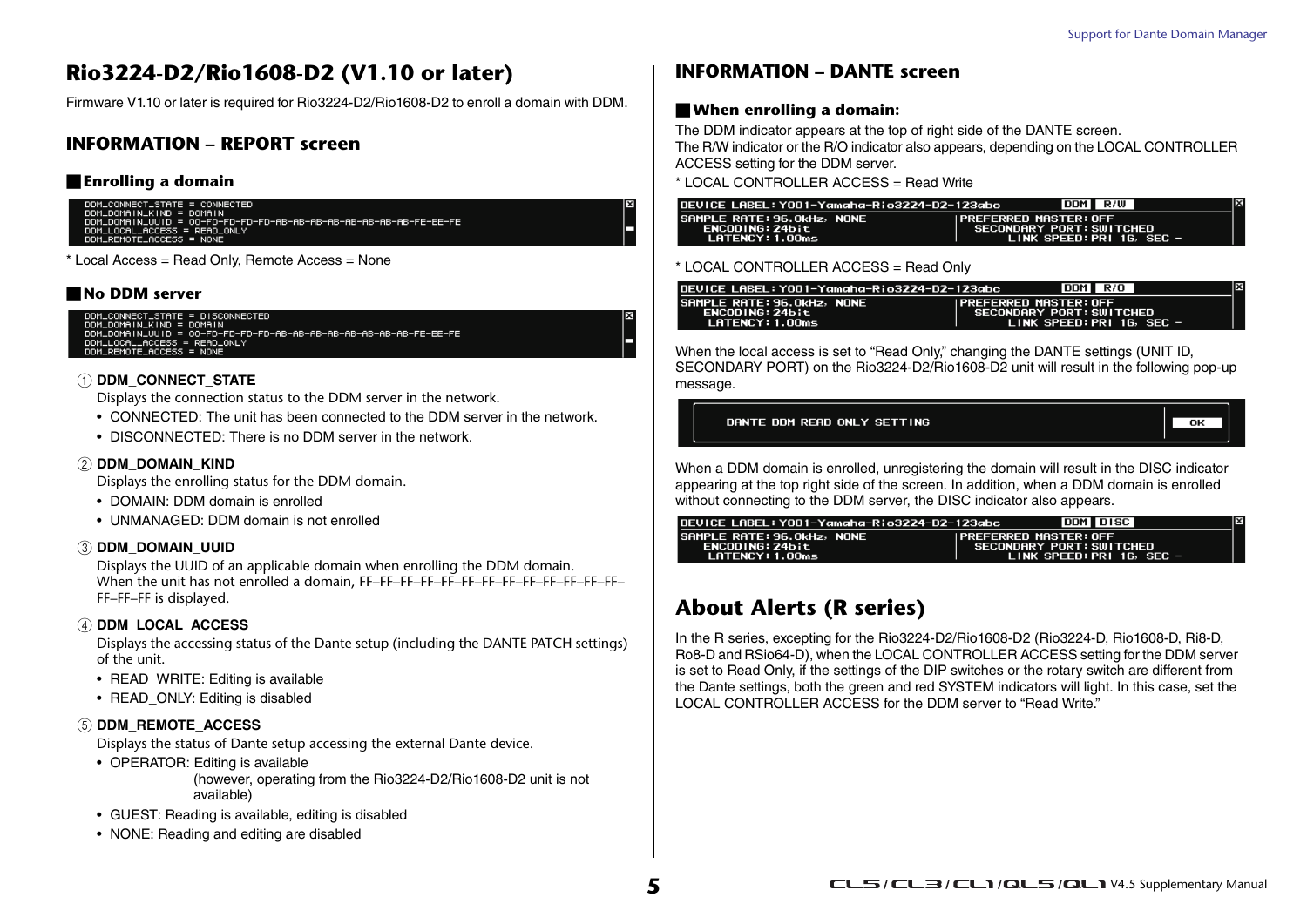# <span id="page-5-0"></span>**Indication Improvements**

This update improves some indications to make the status of mounted devices and remote control availability more easy to understand.

### <span id="page-5-1"></span>**Supported Device REMOTE icon**

The REMOTE icon appears in the remote control supported device.



#### **Supported Device:**

- Rio3224-D/Rio1608-D
- Rio3224-D2/Rio1608-D2
- Ri8-D/Ro8-D
- QL1/QL5
- Tio1608-D
- RED NET 4
- RED NET MP8R
- RMio64-D
- RSio64-D
- ULXD4D/ULXD4Q
- ULXD4/QLXD4/AXT400

## <span id="page-5-2"></span>**REMOTE CONTROL STATUS indicator**

The REMOTE CONTROL STATUS indicator appears in all remote control supported devices.

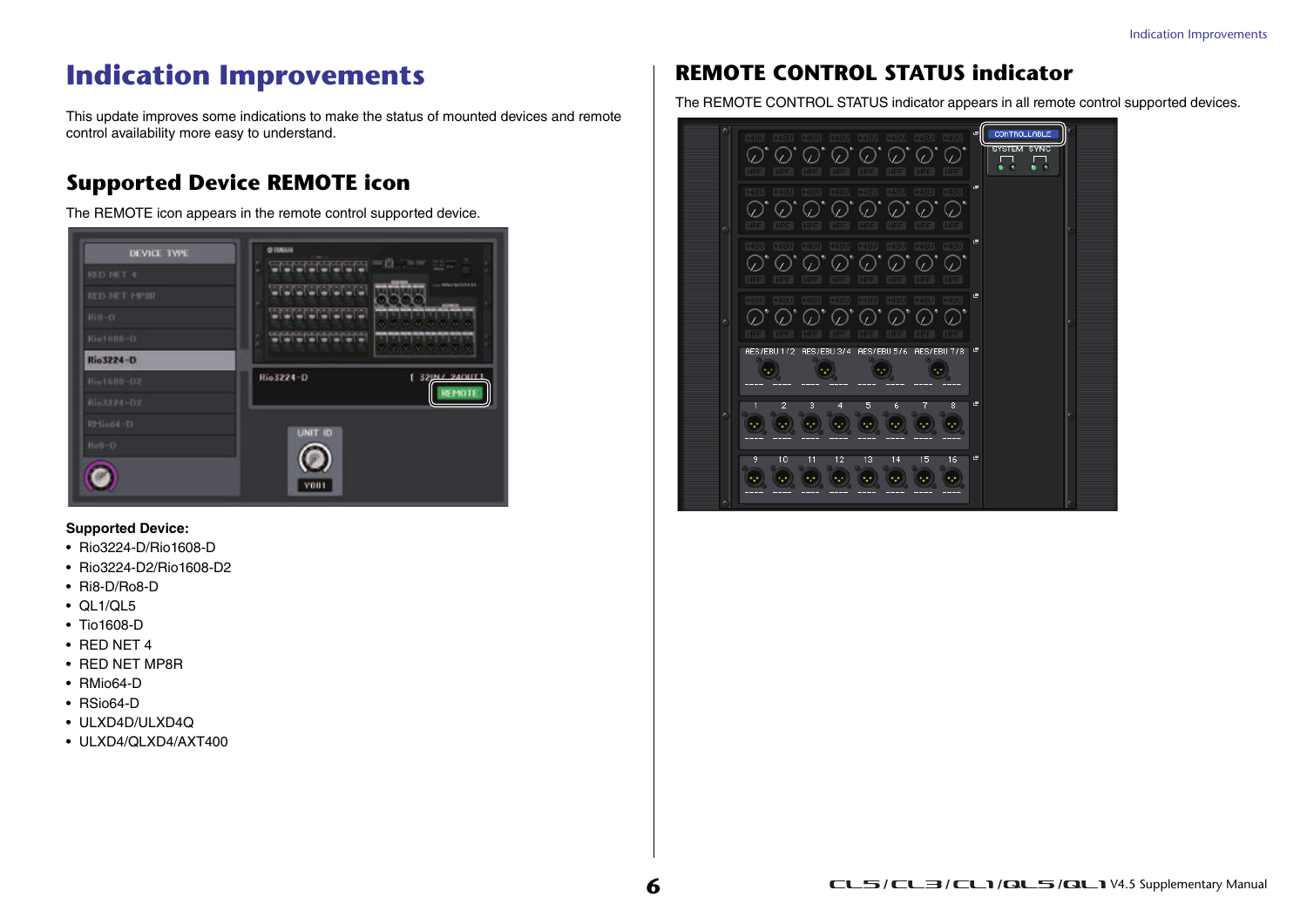## <span id="page-6-0"></span>**SYSTEM/SYNC indicator on the I/O DEVICE screen**

Now displays error and information icons to quickly check the status of the system and synchronization.





When touching these icons, the details of errors and information are displayed at the bottom of the display.

When an error occurs in SYSTEM or SYNC, the Error icon will appear at the top of right side on the Display switch button.



### <span id="page-6-1"></span>**NOT CTRL indicator when CONSOLE ID is set to OFF (CONSOLE ID=0)**

When the CONSOLE ID select button is set to OFF in the DANTE SETUP screen, the NOT CTRL indicator appears below the Display switch button of each device.

| I/O DEVICE                              |    | DANTE<br><b>PATCH</b> |                      | 1/0                  |                      | AMP                  |                      |
|-----------------------------------------|----|-----------------------|----------------------|----------------------|----------------------|----------------------|----------------------|
| #1 HA1                                  | #1 | <b>Y001</b>           |                      |                      |                      |                      |                      |
| Rio3224-D<br>NOT CTRL                   |    | Rio 3224-D            |                      |                      | w/RECALL             |                      |                      |
| #2 HA2<br>Rio3224-D<br>NOT CTRL<br>#3   |    | $+480$<br><b>HPF</b>  | $+48U$<br><b>HPF</b> | $+48U$<br><b>HPF</b> | $+48U$<br><b>HPF</b> | $+48U$<br><b>HPF</b> | $+48U$<br><b>HPF</b> |
| <b>DVS</b><br>NOT.<br><b>CTRL</b><br>#4 | c. | $+48U$<br>HPF         | +48U<br>HPF          | $+48U$<br>HPF        | $+48U$<br>HPF        | $+480$<br>HPF        | $+48U$<br>HPF        |
|                                         |    | $+48U$                | $+48U$               | $+48U$               | $+480$               | $+48U$               | $+48U$               |

The NOT CTRL indicator also appears on the icons of the DANTE PATCH screen.